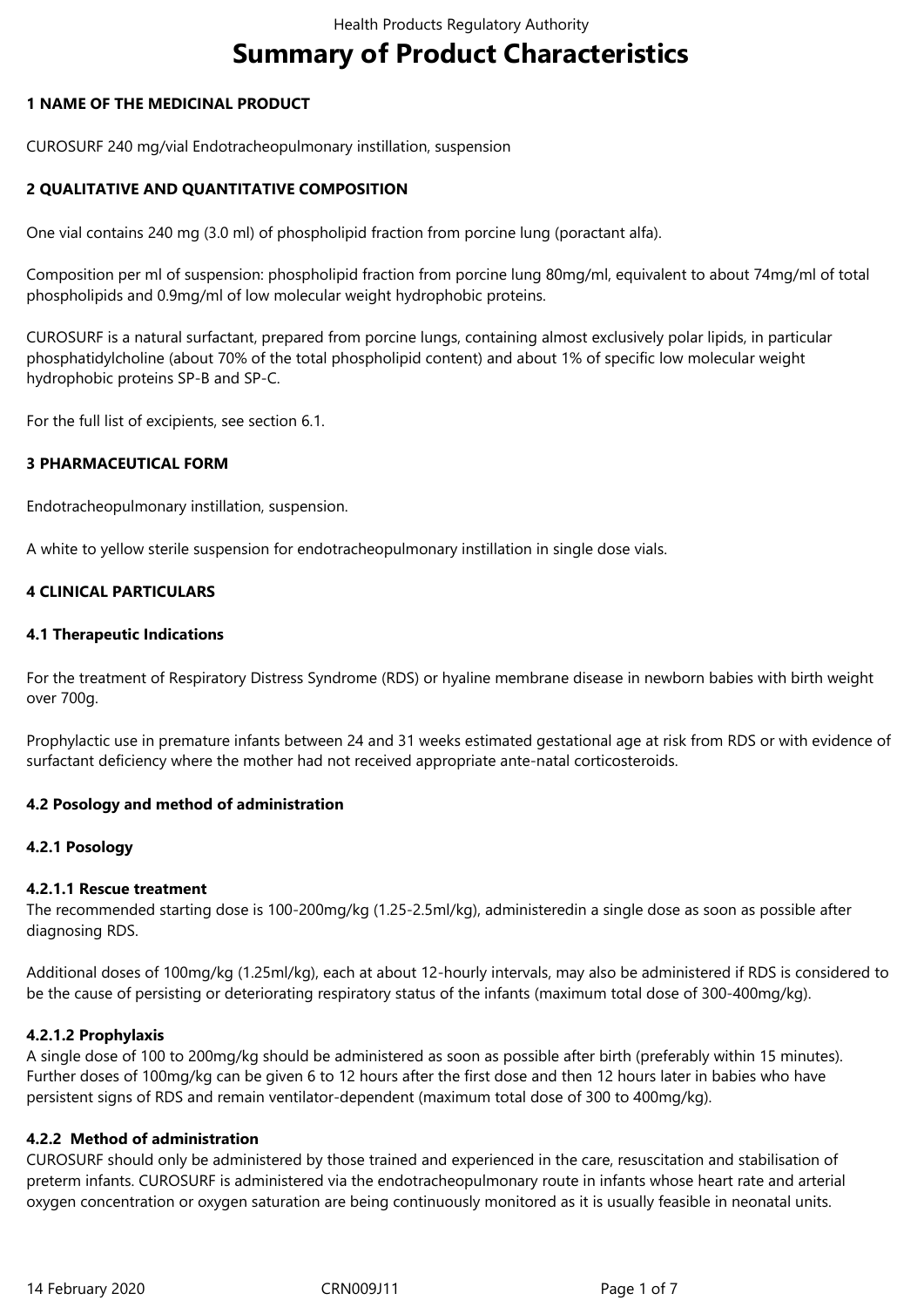CUROSURF is available in ready to use vials that should be stored in a refrigerator at  $+2^{\circ}C$  to  $+8^{\circ}C$ . The vial should be warmed to room temperature before use, for example by holding it in the hand for a few minutes, and gently turned upside down a few times, without shaking, in order to obtain a uniform suspension.

The suspension should be withdrawn from the vial using a sterile needle and syringe following the instruction described in section 6.6. A suitable catheter or tube should then be used to instil CUROSURF into the lungs.

Curosurf can be administered either by:

a. Disconnecting the baby from the ventilator

Disconnect the baby momentarily from the ventilator and administer 1.25 to 2.5ml/kg of the suspension, as a single bolus, directly into the lower trachea via the endotracheal tube. Perform approximately one minute of hand-bagging and then reconnect the baby to the ventilator at the same settings as before administration. Further doses (1.25ml/kg) that may be required can be administered in the same manner.

```
OR
```
b. Without disconnecting the baby from the ventilator

Administer 1.25 to 2.5ml/kg of the suspension, as a single bolus, directly into the lower trachea by passing a catheter through the suction port and into the endotracheal tube. Further doses (1.25ml/kg) that may be required can be administered in the same manner.

After administration of CUROSURF, pulmonary compliance (chest expansion), can improve rapidly, thus requiring prompt adjustment of the ventilator settings.

The improvement of alveolar gas exchange can result in a rapid increase of arterial oxygen concentration; therefore, a rapid adjustment of the inspired oxygen concentration should be made to avoid hyperoxia. In order to maintain proper blood oxygenation values, in addition to periodic haemo-gas analysis, continuous monitoring of transcutaneous PaO2 or oxygen saturation is also advisable.

OR

c.

There is a third option of administration through an endotracheal tube in the delivery room before mechanical ventilation has been started – in this case a bagging technique is used and extubation to CPAP is an option either in the delivery room or later after admission to the neonatal unit (INtubation SURfactant Extubation -INSURE)

OR

d. Less Invasive Surfactant Administration with a thin catheter (LISA)

Alternatively, in spontaneously breathing preterm infants Curosurf can also be administered through the Less Invasive Surfactant Administration (LISA) technique using a thin catheter. Doses are the same indicated for modalities under points a) , b) and c). A small diameter catheter is placed into the trachea of infants on CPAP, ensuring continuous spontaneous breathing, with direct visualisation of the vocal cords by laryngoscopy. Curosurf is instilled by a single bolus over 0.5-3 minutes. After Curosurf® instillation, the tube is immediately removed. CPAP treatment should be continued during the whole procedure.

Thin catheters CE marked for this intended use should be used for surfactant administration.

## *Special population*

Renal or Hepatic impairment

The safety and efficacy of CUROSURF in patients with renal or hepatic impairment have not been evaluated.

## **4.3 Contraindications**

Hypersensitivity to the active substance(s) or to any of the excipients listed in section 6.1.

No specific contraindications are yet known.

14 February 2020 CRN009J11 Page 2 of 7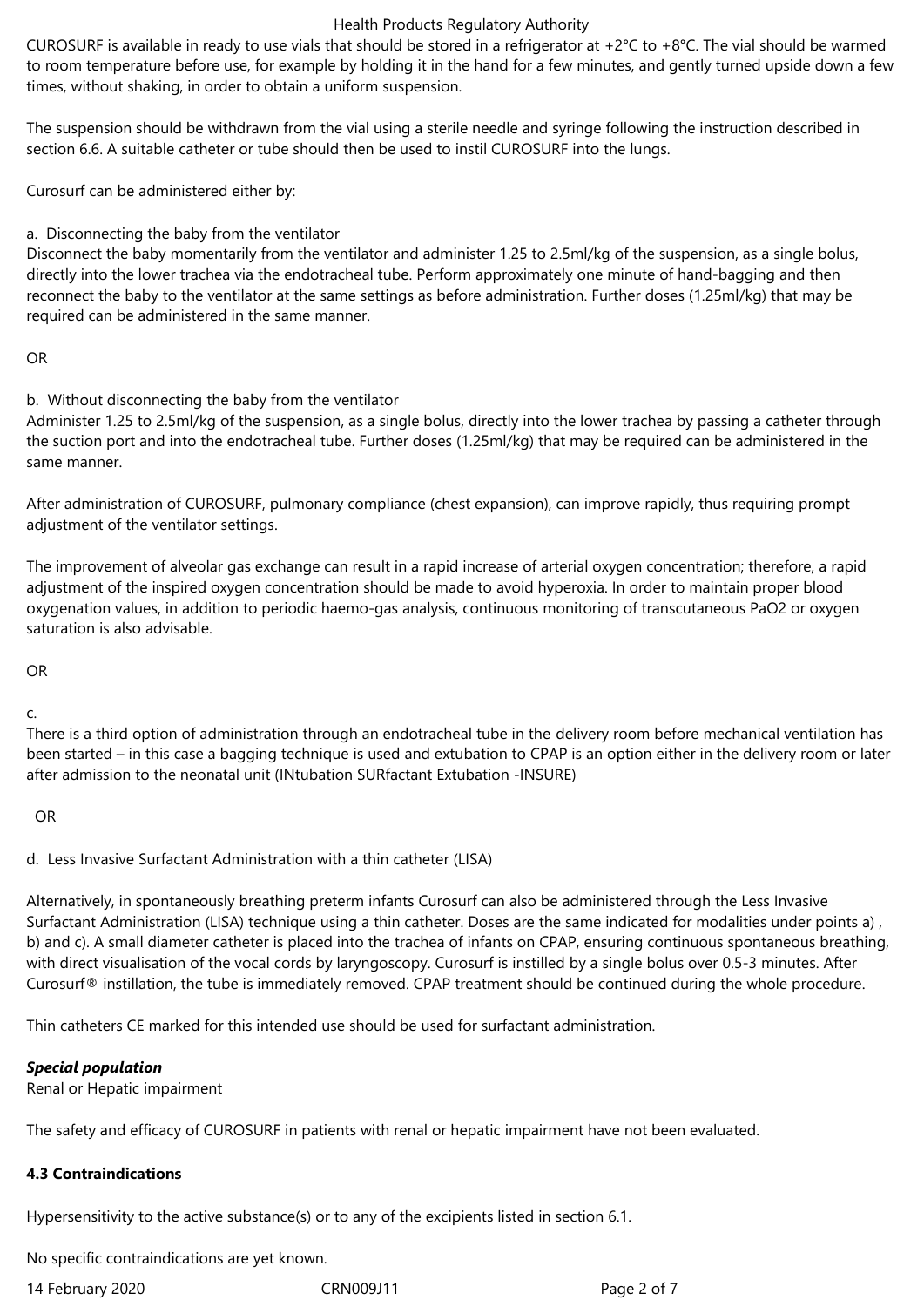## **4.4 Special warnings and precautions for use**

Prior to starting the treatment with CUROSURF the infants general condition should be stabilised. Correction of acidosis, hypotension, anaemia, hypoglycaemia and hypothermia is also recommended.

In the event of reflux, administration of CUROSURF should be stopped and, if necessary, peak inspiratory pressure on the ventilator should be obstructing the increased until clearing of the endotracheal tube occurs.

Infants whose ventilation becomes markedly impaired during or shortly after dosing may have mucus plugging of the endotracheal tube, particularly if pulmonary secretions were prominent prior to drug administration. Suctioning of infants prior to dosing may lessen the probability of mucus plugs endotracheal tube. If endotracheal tube obstruction is suspected, and suctioning is unsuccessful in clearing the obstruction, the endotracheal tube should be replaced immediately. However, aspiration of tracheal secretions is not recommended for at least 6 hours after administration, with the exception of life-threatening conditions.

In the event of occurrence of episodes of bradycardia, hypotension, and reduced oxygen saturation (see section 4.8) administration of CUROSURF should be stopped and suitable measures to normalise heart rate should be considered and undertaken. After stabilisation, the infant can still be treated with appropriate monitoring of vital signs .

After administration of CUROSURF pulmonary compliance (chest expansion) and oxygenation can improve rapidly, thus requiring prompt adjustment of ventilator settings.

The improvement of alveolar gas exchange can result in a rapid increase of arterial oxygen concentration: therefore a rapid adjustment of the inspired oxygen concentration should be made to avoid hyperoxia. In order to maintain proper blood oxygenation values, in addition to periodic blood gas analysis, continuous monitoring of transcutaneous PaO2 or oxygen saturation is also advisable.

Nasal continuous positive airway pressure (nCPAP) can be used to continue the treatment, but only in units equipped to perform this technique.

Infants treated with surfactant should be carefully monitored with respect to signs of infection. At the earliest signs of infection the infant should immediately be given appropriate antibiotic therapy.

In cases of unsatisfactory response to treatment with CUROSURF or rapid relapse, it is advisable to consider the possibility of other complications of immaturity such as patent ductus arteriosus or other lung diseases such as pneumonia before the administration of the next dose.

Infants born following very prolonged rupture of the membranes (greater than 3 weeks), may have some degree of pulmonary hypoplasia and may not show an optimal response to exogenous surfactant.

Surfactant administration can be expected to reduce the severity of RDS but cannot be expected to eliminate entirely the mortality and morbidity associated with preterm birth, as preterm infants may present other complications associated with their immaturity. After administration of CUROSURF a transient depression of cerebro-electrical activity lasting from 2 to 10 minutes has been recorded. This has been observed in only one study and its impact is not clear.

When Curosurf is administered with the LISA technique, an increase in frequency of bradycardia, apnoea and reduced oxygen saturation has been reported. These events are generally of brief duration, without consequences during administration and easily managed. If these events become serious, stop the surfactant treatment and treat the complications.

There is no information available on effects of initial doses other than 100 or 200mg/kg, dosing more frequently than every 12 hours, or administration of CUROSURF starting more than 15 hours after diagnosing RDS.

The administration of CUROSURF to preterm infants with severe hypotension has not been studied.

#### **4.5 Interaction with other medicinal products and other forms of interactions**

Not known.

#### **4.6 Fertility, pregnancy and lactation**

Not relevant.

14 February 2020 CRN009J11 Page 3 of 7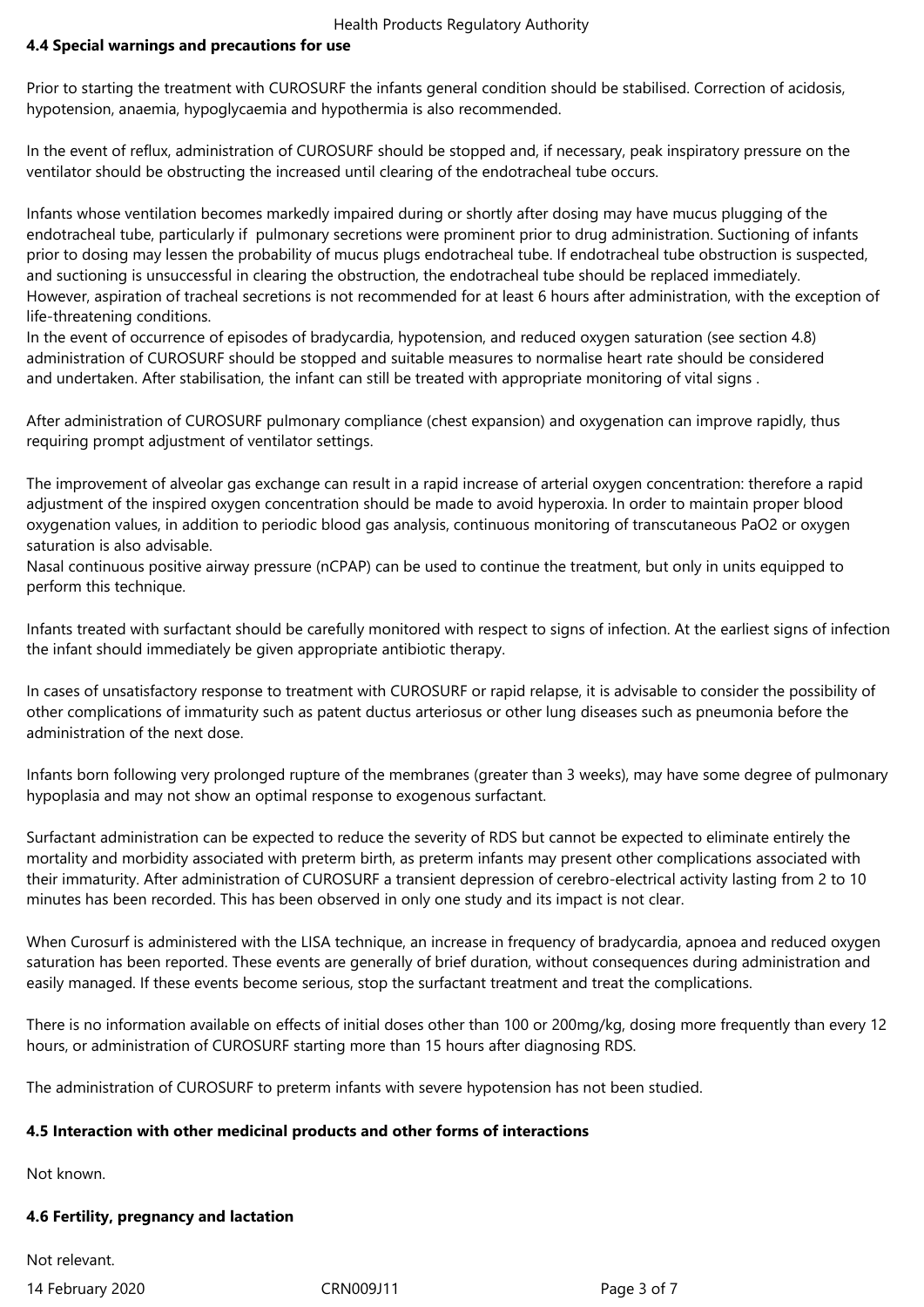## **4.7 Effects on ability to drive and use machines**

Not relevant.

## **4.8 Undesirable effects**

Undesirable side effects observed during treatment in clinical trials and integrated with those collected during post-marketing experience are listed in the table below according to System Organ Class (showed with the MedDRA Preferred Term) and to the following frequency: very common (≥1/10); common (≥1/100 and <1/10); uncommon (≥1/1,000 to <1/100); rare (≥1/10,000 to <1/1,000); very rare (<1/10,000); not known (cannot be estimated from the available data).

| <b>System organ Class</b>                       | <b>Adverse Reaction</b>              | <b>Frequency</b> |
|-------------------------------------------------|--------------------------------------|------------------|
| Infections and infestations                     | Sepsis                               | Uncommon         |
| Nervous system disorders                        | Haemorrhage intracranial             | Uncommon         |
| Cardiac disorders                               | Bradycardia                          | Rare             |
| Vascular disorders                              | Hypotension                          | Rare             |
| Respiratory, thoracic and mediastinal disorders | Bronchopulmonary dysplasia           | Rare             |
|                                                 | Pneumothorax                         | Uncommon         |
|                                                 | Pulmonary haemorrhage                | Rare             |
|                                                 | Hyperoxia                            | Not known        |
|                                                 | Cyanosis neonatal                    | Not known        |
|                                                 | Apnoea                               | Not known        |
| Investigations                                  | Oxygen saturation decreased          | Rare             |
|                                                 | Electroencephalogram abnormal        | Not known        |
| Injury, poisoning and procedural complications  | Endotracheal intubation complication | Not known        |

Apnoea and sepsis may occur as consequences of the immaturity of the infants.

The occurrence of intracranial haemorrhages after CUROSURF instillation has been related to reduction in mean arterial blood pressure and early peaks in arterial oxygenation (PaO2). Avoidance of high PaO2 peaks by ventilator adjustment immediately after instillation is recommended (see section 4.2).

In clinical studies performed to date a slight tendency towards an increased incidence of patent ductus arteriosus has been reported in infants treated with CUROSURF. This phenomenon has also been reported with other exogenous surfactants and is attributed to haemodynamic changes induced by the rapid expansion of the lungs with surfactant administration.

Formation of antibodies against the protein components of CUROSURF has been observed, but so far without any evidence of clinical relevance.

Preterm newborns have relatively high incidences of cerebral haemorrhages and cerebral ischemia, reported as periventricular leukomalacia and haemodynamic anomalies such as patent ductus arteriosus and persistence of fetal circulation despite the provision of intensive care. These infants are also at high risk of developing infections such as pneumonia and bacteraemia (ie septicaemia). Seizures may also occur in the perinatal period. Preterm babies also commonly develop haematological and electrolyte disorders which may be worsened by severe illness and mechanical ventilation. To complete the picture of complications of prematurity, the following disorders directly related to illness severity and use of mechanical ventilation, necessary for reoxygenation, may occur: pneumothorax, interstitial pulmonary emphysema and pulmonary haemorrhage. Finally, the prolonged use of high concentrations of oxygen and mechanical ventilation are associated with the development of bronchopulmonary dysplasia and retinopathy of prematurity.

#### LISA technique

In clinical trials, some transient and mild adverse events, without consequences during administration, were more frequent in the LISA groups than in the standard treatment control groups; in particular: oxygen desaturation (57.4% LISA group vs 26.6% standard group) , apnoea ( 21.8% vs 12.8%) , bradycardia ( 11.9% vs 2.8%), froth at the mouth ( 21.8 vs 2.8%) , coughing (7.9% vs 0.9%), choking ( 6.9% vs 1.8 %) and sneezing ( 5% vs 0). This difference between the two groups could be justified by the less frequent use of sedation in the LISA groups vs standard of care. The majority of these events were easily managed.

During a spontaneous comparative clinical trial (NINSAPP) some cases of necrotizing enterocolitis requiring surgery (8.4% in the group with LISA method and 3.8% in the group with standard administration-intubation/MV) and focal intestinal

14 February 2020 **CRN009J11** CRN009J11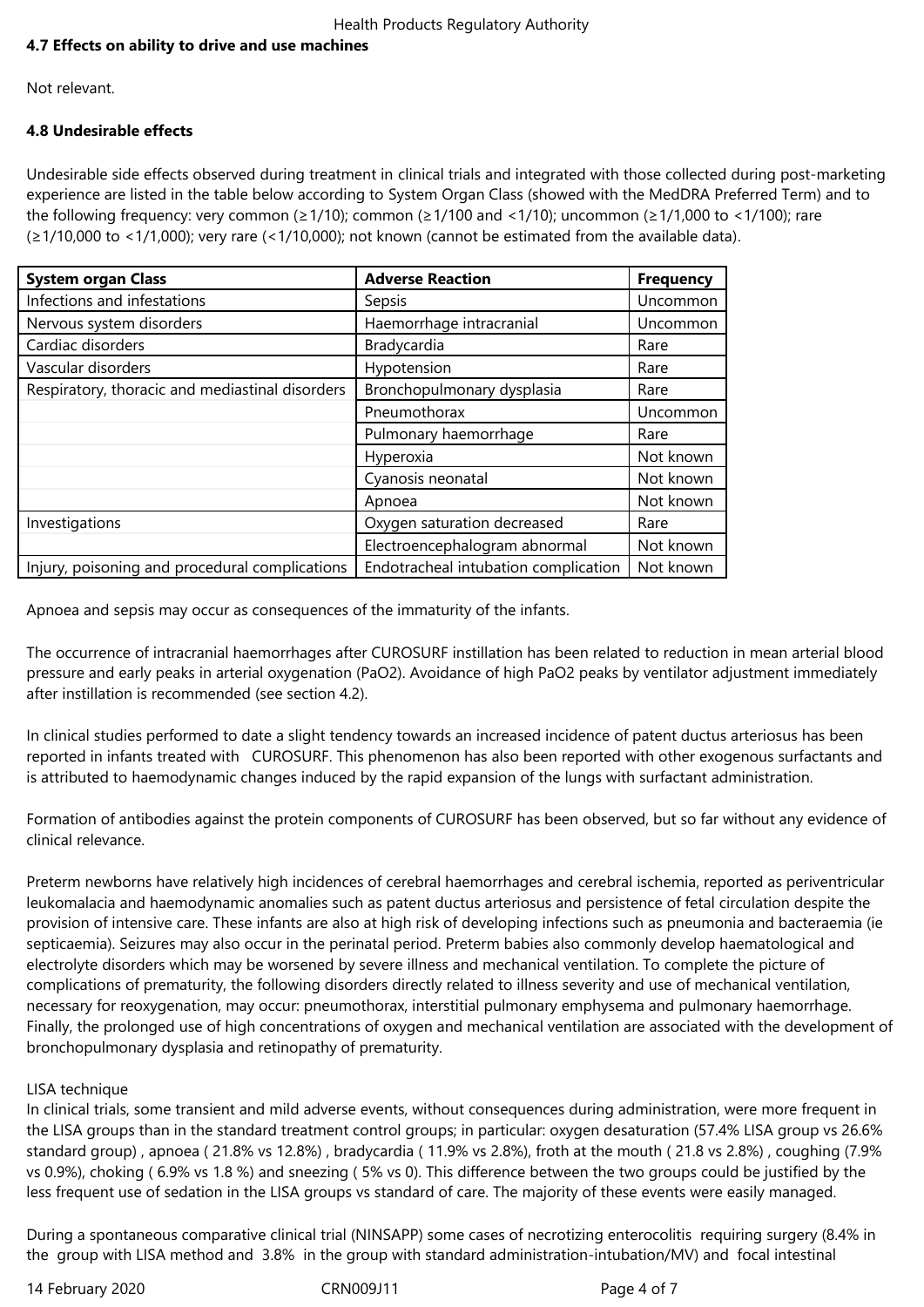treatments used in these preterm babies.

#### Reporting of suspected adverse reactions

Reporting suspected adverse reactions after authorisation of the medicinal product is important. It allows continued monitoring of the benefit/risk balance of the medicinal product. Healthcare professionals are asked to report any suspected adverse reactions via HPRA Pharmacovigilance, Earlsfort Terrace, IRL - Dublin 2; Tel: +353 1 6764971; Fax: +353 1 6762517. Website: www.hpra.ie; E-mail: medsafety@hpra.ie

#### **4.9 Overdose**

There ha[ve been no re](http://www.hpra.ie/)ports o[f overdosage follow](mailto:medsafety@hpra.ie)ing the administration of CUROSURF. However, in the unlikely event of accidental overdose, and only if there are clear clinical effects on the infant's respiration, ventilation or oxygenation, as much of the suspension as possible should be aspirated and the baby should be managed with supportive treatment, with particular attention to fluid and electrolyte balance.

#### **5 PHARMACOLOGICAL PROPERTIES**

#### **5.1 Pharmacodynamic properties**

Pharmacotherapeutic group: Other respiratory, Lung surfactants, ATC code:R07AA02

Lung surfactant is a mixture of substances, mainly phospholipids and specific proteins, lining the internal surface of alveoli and capable of lowering pulmonary surface tension.

This surface tension lowering activity is essential to stabilise alveoli, and to avoid collapse at end-expiration so that adequate gas exchange is maintained throughout the ventilatory cycle.

Deficiency of lung surfactant, from whatever cause, leads to severe respiratory failure which in preterm babies is known as respiratory distress syndrome (RDS) or hyaline membrane disease (HMD). RDS is a major cause of acute mortality and acute morbidity in the preterm baby and may also be responsible for long term respiratory and neurologic sequelae.

CUROSURF was developed to replace this deficiency of endogenous pulmonary surfactant by intratracheal administration of exogenous surfactant.

The surface properties of CUROSURF favour its uniform distribution in the lungs and spreading at the air-liquid interfaces in the alveoli. The physiological and therapeutic effects of CUROSURF in surfactant deficiency have been documented extensively in various animal models.

In immature rabbit foetuses obtained by hysterectomy and immediately sacrificed the administration of CUROSURF caused a marked improvement in lung expansion.

In premature newborn rabbits ventilated with 100% oxygen there was a dramatic improvement of tidal volume and lung-thorax compliance compared to the control animals, after administration of CUROSURF via a tracheal cannula.

Also in premature newborn rabbits, treatment with CUROSURF (maintaining a standardised tidal volume of about 10 ml/kg), increased the compliance of the lung-thorax system to a level similar to that of mature newborn animals.

#### Clinical efficacy and safety

A spontaneous clinical trial ( NINSAPP) has compared the administration of Curosurf with the LISA technique and the standard one ( intubation, administration and mechanical ventilation) in two groups of preterms newborns with RDS and gestational age between 23 and 27 weeks ( LISA group: N.108 , control group: N. 105). LISA technique was not inferior to the standard one on the primary end-point ( survival without bronchopulmonary dysplasia at 36 gestational weeks). On the secondary end-points LISA was superior in increasing survival without major complications and in reducing the frequency of other morbidities associated with prematurity. The need of mechanical ventilation was significantly reduced with LISA.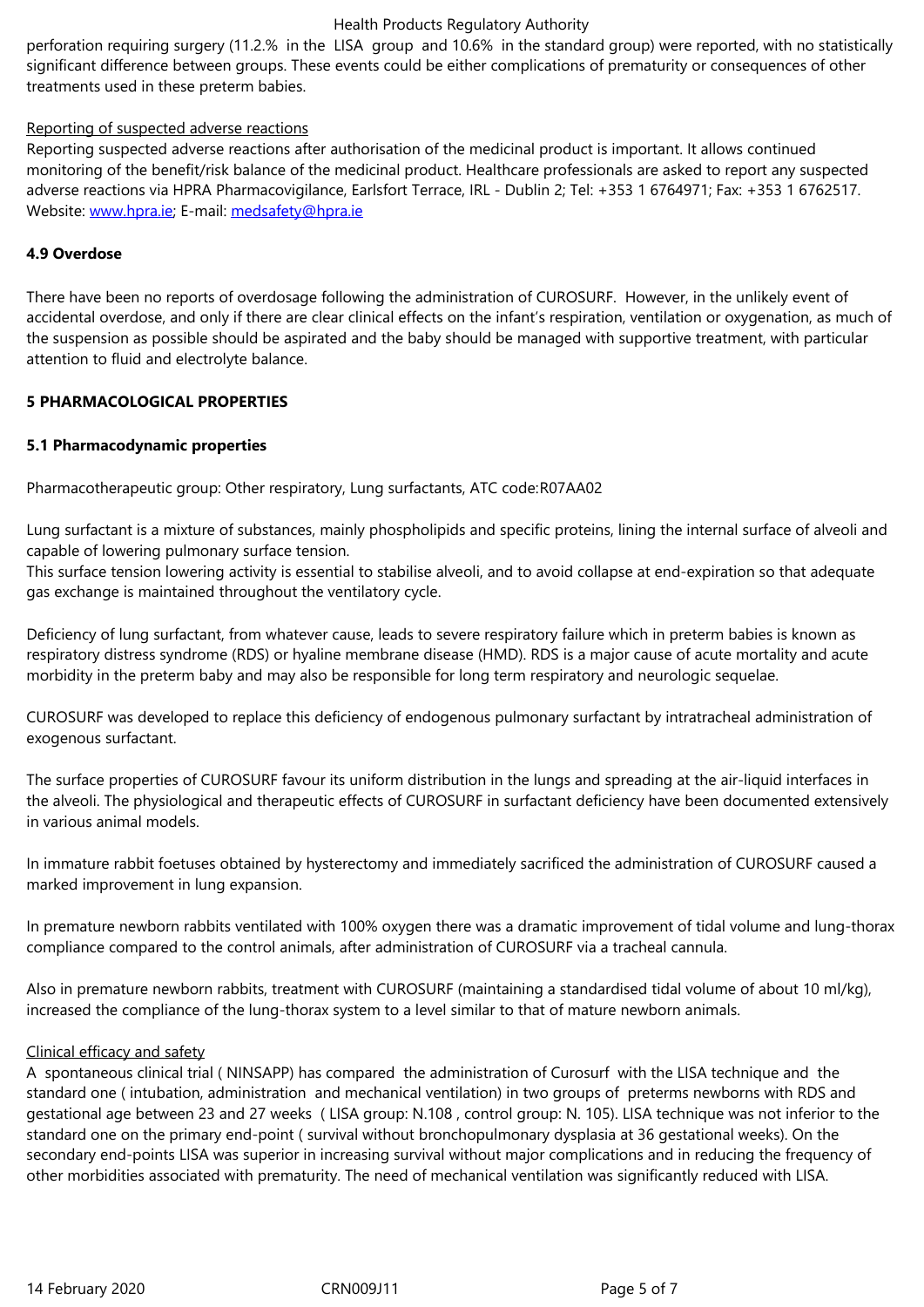## **5.2 Pharmacokinetic properties**

CUROSURF remains mainly in the lungs following intratracheal administration with a half-life of <sup>14</sup>C-labelled dipalmitoyl-phosphatidylcholine of 67 hours in newborn rabbits. Only traces of surfactant lipids can be found in serum and organs other than the lungs 48 hours after administration.

## **5.3 Preclinical safety data**

Acute toxicity studies performed in different animal species by intraperitoneal and intratracheal routes did not elicit signs of lung or systemic toxicity, nor mortality.

The subacute intratracheal toxicity study in the dog, rabbit and rat (14 days) showed no clinical effects or haematological changes, nor macroscopic variations. Moreover, CUROSURF did not reveal any evidence of direct toxicity in the rat by intraperitoneal route (4 weeks).

CUROSURF by the parenteral route in the guinea pig neither elicits active anaphylactic reactions, nor stimulates the production of antibodies detectable by passive cutaneous anaphylactic reaction. No anaphylactic reaction was observed by intratracheal route. Furthermore there is no evidence of dermal sensitising potential (Magnusson and Kligman test).

CUROSURF did not show any evidence of mutagenic or clastogenic activity.

## **6 PHARMACEUTICAL PARTICULARS**

## **6.1 List of excipients**

Sodium chloride Sodium hydrogen carbonate (for pH adjustment) Water for injections

#### **6.2 Incompatibilities**

Not applicable.

#### **6.3 Shelf life**

Unopened: 18 months.

For single use only. Discard any unused suspension.

## **6.4 Special precautions for storage**

Store in a refrigerator ( $2^{\circ}$ C -  $8^{\circ}$ C). Store in the original package in order to protect from light.

Unopened, unused vials of Curosurf that have warmed to room temperature can be returned to refrigerated storage within 24 hours for future use.

Do not warm to room temperature and return to refrigerated storage more than once.

## **6.5 Nature and contents of container**

Single dose clear colourless Type I glass vials (5ml), provided with a cap in plastic and aluminium and a chlorobutyl rubber stopper, containing 3.0 ml of suspension.

## **6.6 Special precautions for disposal and other handling**

The vial should be warmed to room temperature, before use, and gently turned upside down, without shaking, in order to obtain a homogeneous suspension.

The suspension should be withdrawn from the vial using a sterile needle and syringe.

In order to draw the suspension, carefully follow the instructions below:

1) Locate the notch (FLIP UP) on the coloured plastic cap.

14 February 2020 CRN009J11 Page 6 of 7